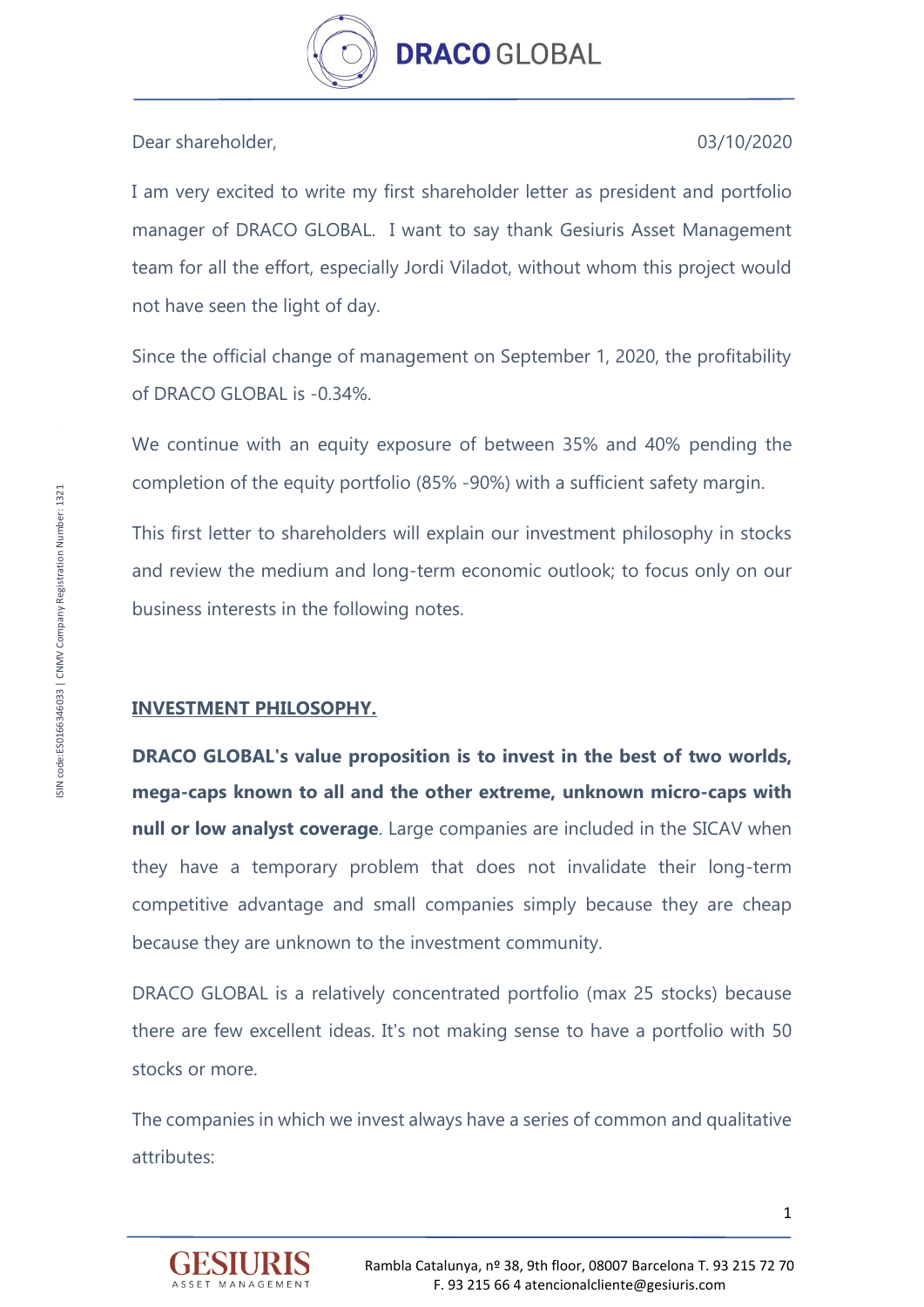

- 1. Scalable business model.
- 2. Long-term secular growth trend.
- 3. Attractive structural sector.
- 4. Existence of one or more competitive advantages.
- 5. A high percentage of recurring income.
- 6. Low indebtedness in mega-caps and net cash in micro caps.
- 7. Alignment of interests between management and shareholders (Skinning the game).
- 8. Good capital allocation.
- 9. Low probability of encountering accounting red flags, especially in micro caps.

I recommend reading the following interview to understand how we analyze the attributes mentioned above [\(press here\)](https://www.dracoglobal.es/en/update-interview-with-moi-global/).

DRACO GLOBAL implements a tail risk strategy on equity index options when a certain probability that the economy could enter a recession during the next few quarters.

On the Web page (*[http://www.dracoglobal.es/en](https://www.dracoglobal.es/en)*), you can find company research, news, Twitter, and our YouTube channel DRACO Investing TV.





2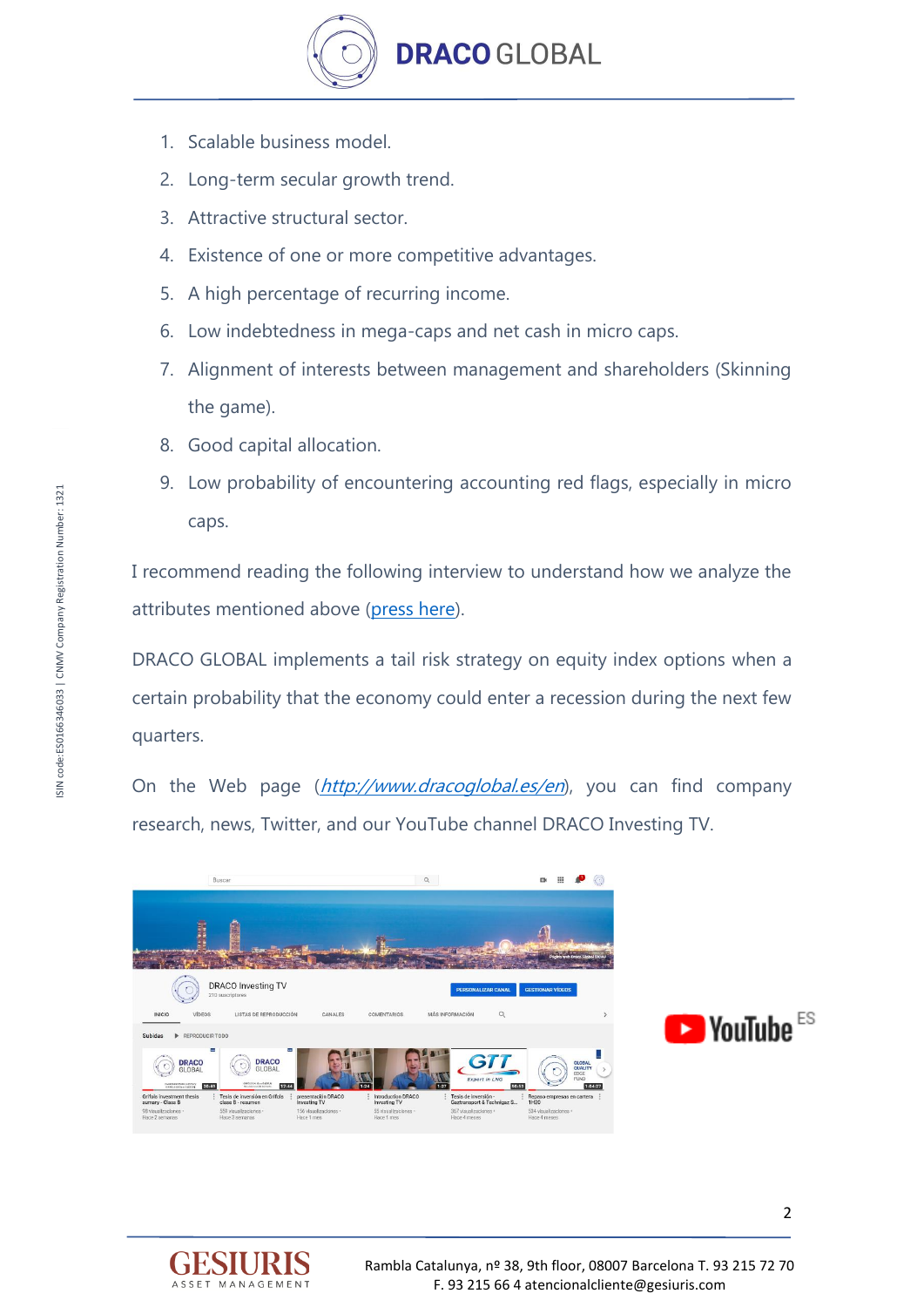

### **MEDIUM AND LONG TERM MACRO VISION.**

Since COVID-19, the global economy has experienced a double demand and supply shock, causing a global paralysis never seen before. In addition to the loss of thousands of human lives worldwide, Covid-19 has generated a sharp drop in activity and unemployment. Estimates for the USA and Europe GDP's may contract by -5.1% and -8%. This concern again led to monetary expansion orchestrated by central banks around the world.

**The central banks' decisive action and the control of the contagion curve have reduced the risk premium of countries and credit, causing a strong rebound in most financial assets.** It seems that we are moving towards a Kshaped recovery, where some sectors benefit (technology, digital industry, online sales, or online video games), and others continue to be heavily penalized (Retail, raw materials, tourism, aircraft or car manufacturers).

Although the outbreaks will continue, central banks' high liquidity and the hope of an early vaccine should sustain financial markets.



# Fed+ECB+BOI in Dollars

Graph 1: Balance sheet evolution of the leading central banks (FED + ECB + BOJ).

The FED is moving forward in creating a digital \$, which would be paid directly to all American citizens through a checking account deposited in the FED itself and

ASSET MANAGEMENT



3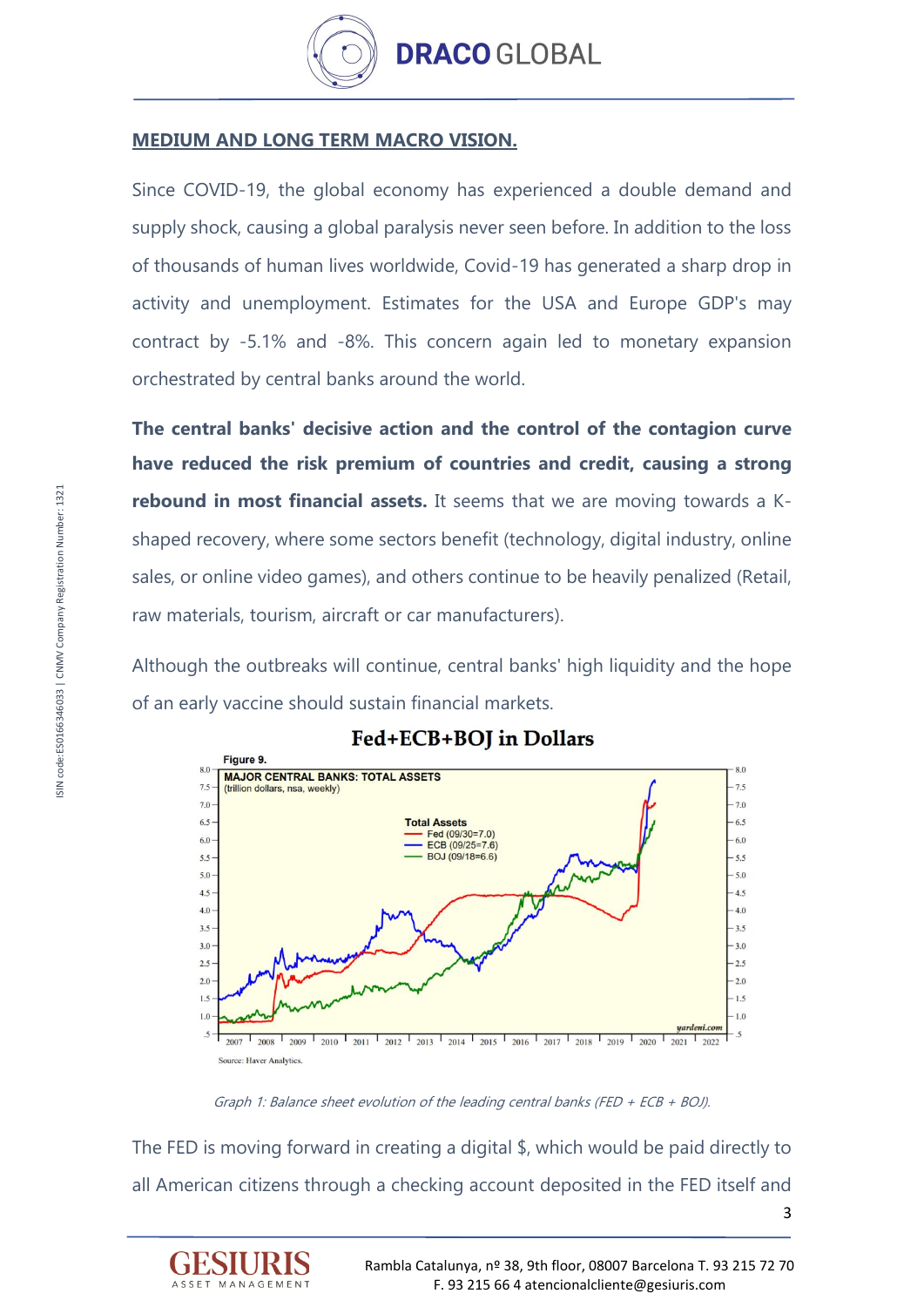

Which would serve as an emergency fund for recessions or unexpected events such as COVID-19. Undoubtedly, this measure would be suitable for generating a direct transmission of funds to the middle class in crisis times. However, it would imply greater control of citizens' operations, centralizing powers, and more expansionary monetary policy. The FED and other central banks' final objective, such as the ECB or the BOJ, is to generate inflation, but not asset inflation but real inflation, as the only viable option to reduce the exorbitant level of global debt.

#### **Keynes (Keynesians) vs. Hayek (Austrians)?**

Keynes's followers enact that the state, government, and central bank, must support the economy when it falls into an economic recession or depression. Last March, the CARES law was passed, transferring an extra \$ 600 to all the unemployed in the United States. Keynesians argue that expenses generate income. Therefore one individual's expenses are the income of others.

#### **Inflation or deflation?**

The price of rent, house, food, or gas tends to rise around the world, and no one imagines a reverse situation. The massive injection of credit into the system and the high debt have generated asset inflation. However, there is not much pressure on prices and technology exerts a brutal deflationary force at a general level. Governments and central banks will do everything possible to avoid deflation, mainly because there is too much debt in the system. The worst possible scenario would be high debt with deflation because the borrower must pay the same interest and nominal, but with lower personal income. The debt value would increase, hampering its future repayment capacity, defaults would emerge in cyclical and financial sectors, and some economies would go into depression. Given the deflation risks, we now understand much better the central bank's desperation to generate inflation. In Europe, inflation and core inflation data



ISIN code:ES0166346033 | CNMV Company Registration Number: 1321 SIN code:ES0166346033 | CNMV Company Registration Number: 1321

4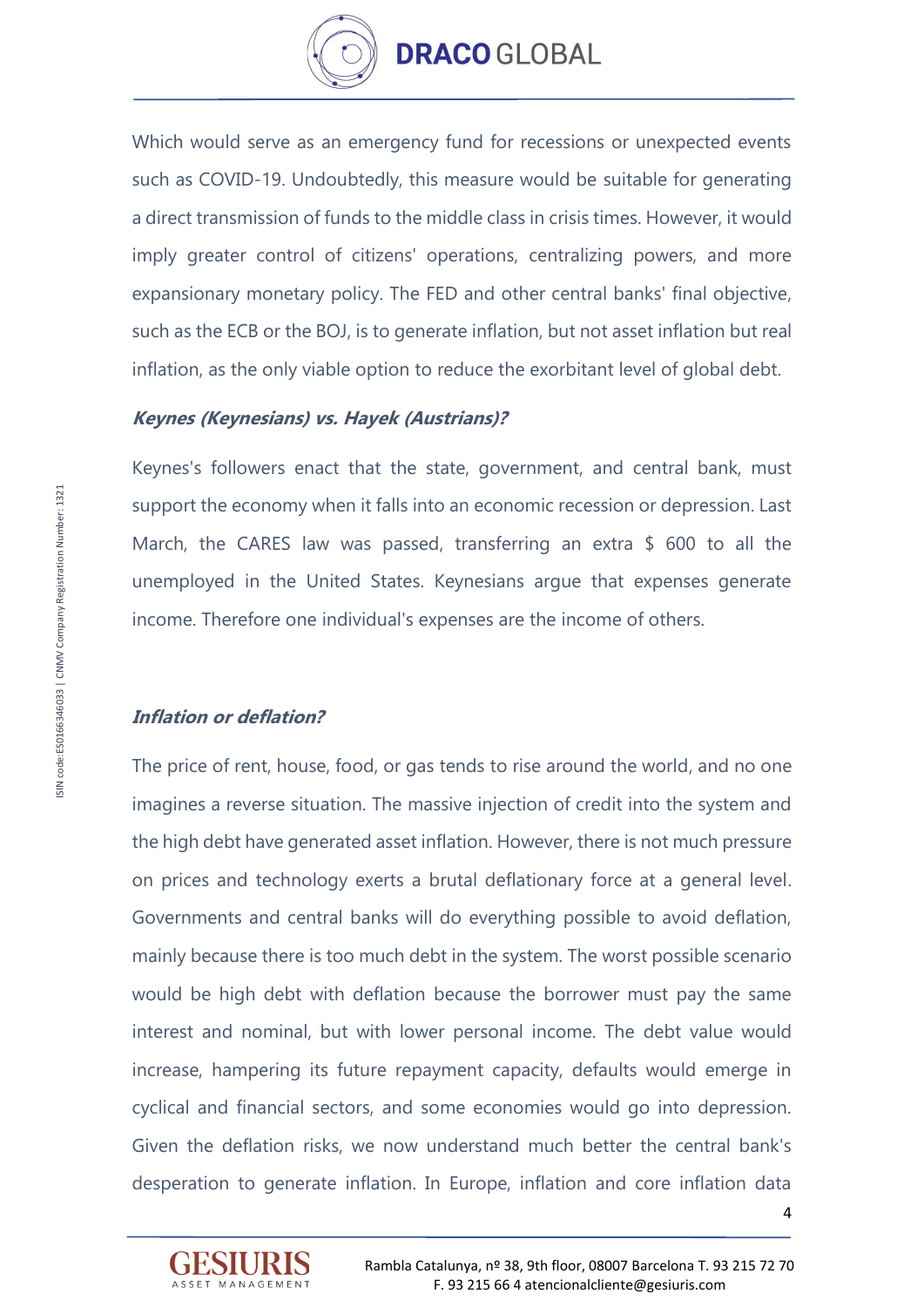

Continue to indicate deflation, with values close to -0.3%. Therefore, the ECB has to do whatever it takes to reverse this data.

# **And what do we do with the debt bubble?**

In 2000, the global debt level was \$ 62tr, the economy being \$ 33.5tr, a ratio of 1.85x. As estimated by the Institute of International Finance in 2019, this relationship was already 3x, and with the current COVID-19 crisis, growth is being exponential. Debt itself is not bad; the problem is when its use to finance unprofitable businesses or perpetuate businesses that should disappear.

Global financial markets are not driven by the growth of corporate earnings but by the injection of liquidity from central banks. According to Ray Dalio, when the debt is too large, there are four possible alternatives to governments and central banks.

- 1. Austerity or spend less.
- 2. Defaults or restructuring.
- 3. Issuance of currency by the central bank.
- 4. Transferring money from the rich to the low and middle classes via taxes.

The final solution is always the same, print more money and hit the ball forward. In this environment, whoever owns financial assets and has access to cheap financing, is a clear winner, but always at the cost of increasing populism on a global level. As long as citizens and investors continue to trust their currency, especially in those world reserve currencies (USD, EUR, and JPY), we do not believe that anything relevant will happen. Still, we must be careful because we have recent examples: Syria, Turkey, Argentina, or Venezuela. I wonder where Spain would be if it were not within the EURO?

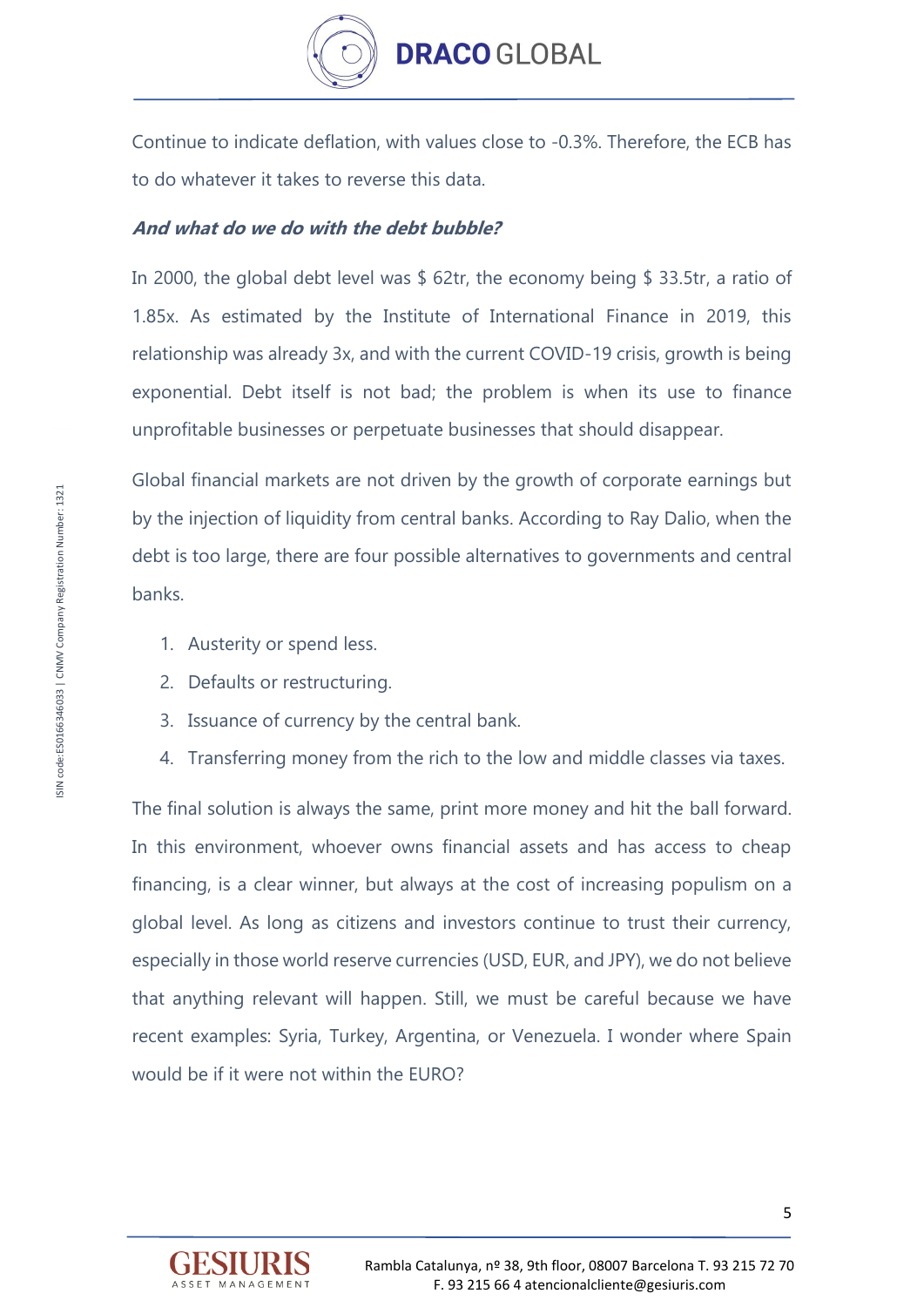

# **Will interest rates remain low?**

There is no limit to low or negative interest rates; perhaps it is more relevant to know how long. The answer is that they will be inadequate for the time necessary until the economy reactivates, and inflation goes up; even the FED could even consider introducing a "cap" on interest rates, although today it seems difficult to believe. In this environment, we must continue in risk assets. We think that equities are the best option, but always in companies with competitive advantages, well capitalized, and a margin of safety.

#### **Value or growth?**

Investment in growth has outpaced value over the last ten years. We continue to believe that low-interest rates and ultra-expansionary monetary policies will continue to serve as a tailwind for growth stocks.



It is important to remember that value stocks have always performed better relative and over a long series of time (since 1927). Although today's relative

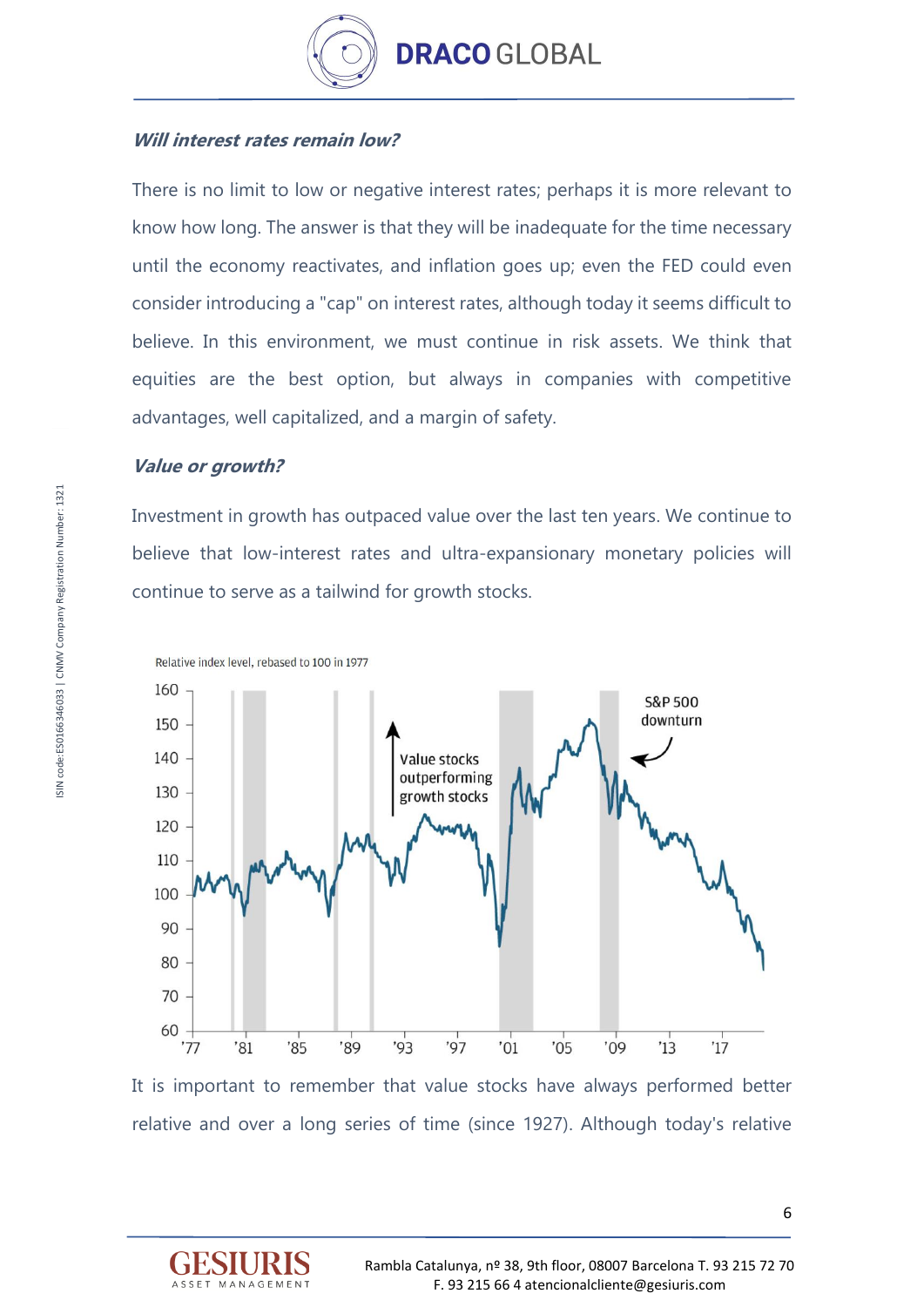

valuations are high, we believe that this valuation gap will continue to widen in favor of growth stocks.

**Relative Valuation of Growth vs Value** 



Graph 3: Relative valuation measured as PER forward of growth vs. value.

If we look at the relative valuation in terms of PER forward, it might seem that we are close to the bubble of 2000, but in no case is the valuation similar.

Rather than comparing value and growth, I prefer to observe the relative valuation of the "quality growth" segment vs. 30-year American bonds. The "quality growth" quotes a forward PER of 27x or earnings yield (inverse of PER) of 3.7% vs. the 58x or 1.7% of the 30-year US bond.

We believe that this trend will only reverse when interest rates begin to rise or if the economy enters an economic boom that will increase valuations to unsustainable levels, such as the "Nifty-Fifties" era or the dot-com bubble.

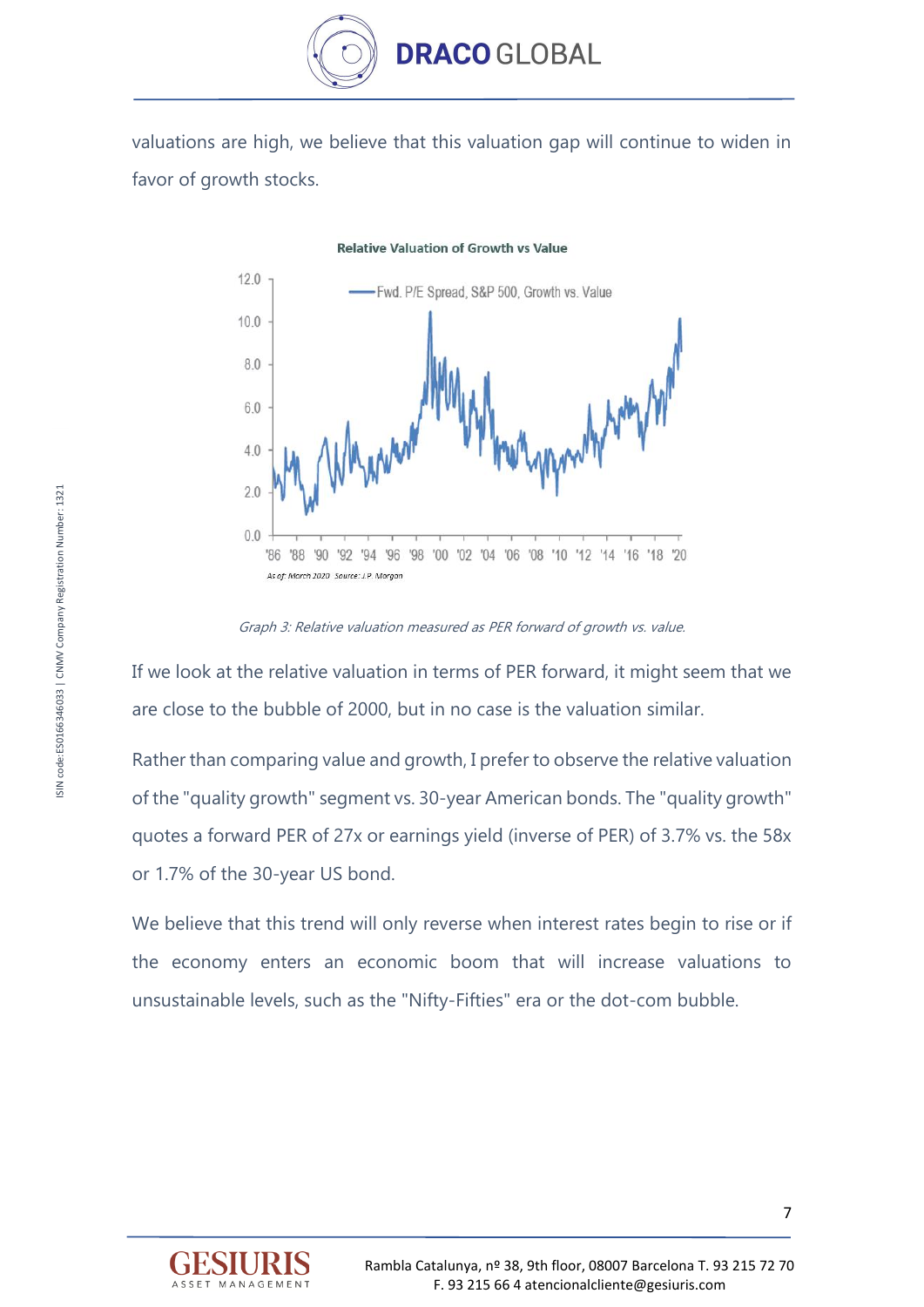

# **How do we manage portfolio risk?**

When investing in stocks, you have to consider the business cycle, but do not predict precisely when the next economic downturn will be. Stocks tend to start to decline just before periods of economic recession and rebound strongly on recovery signs. Jeremy Siegel shows that from 1802 to 2012, the United States has experienced 47 recessions with an average duration of 19 months and 34 months for expansions. Since the Second World War, the economy has been in recession for almost a third of the sixth period. During an economic downturn, equity indices typically experience large losses depending on the recession's intensity and duration. Throughout history, we find multiple periods where stocks fall by more than 20% and almost always coincide with an economic downturn. Even though stocks are the best long-term asset, the reality is that virtually no investor has a time horizon of 100 years and that a 50% drop only recovers with a 100% rise.

Society, in general, takes out insurance to protect its most valuable assets (cars or houses) but instead, it does not do so with its portfolio of shares; why? Buying protection against a stock price drop is not too different from paying a premium for insurance without thinking that it is not a luxury but rather a necessity.

The tail risk strategy is to buy PUT options out of the money when there is a certain probability that the economy could enter a recession. Contrary to what many investors think, the tail risk strategy involves buying PUT options with long and not short maturities since it is impossible to determine the exact "timing" of when a recession will start. In our case, we use the leading indicators of the US Conference Board to try to determine when there is a certain probability that the economy could enter a recession or depression. It is only about seeking protection against a potentially large drop (Covid-19), not a correction (a decline of less than 20%) in the market as in the fourth quarter of 2018, for example. This

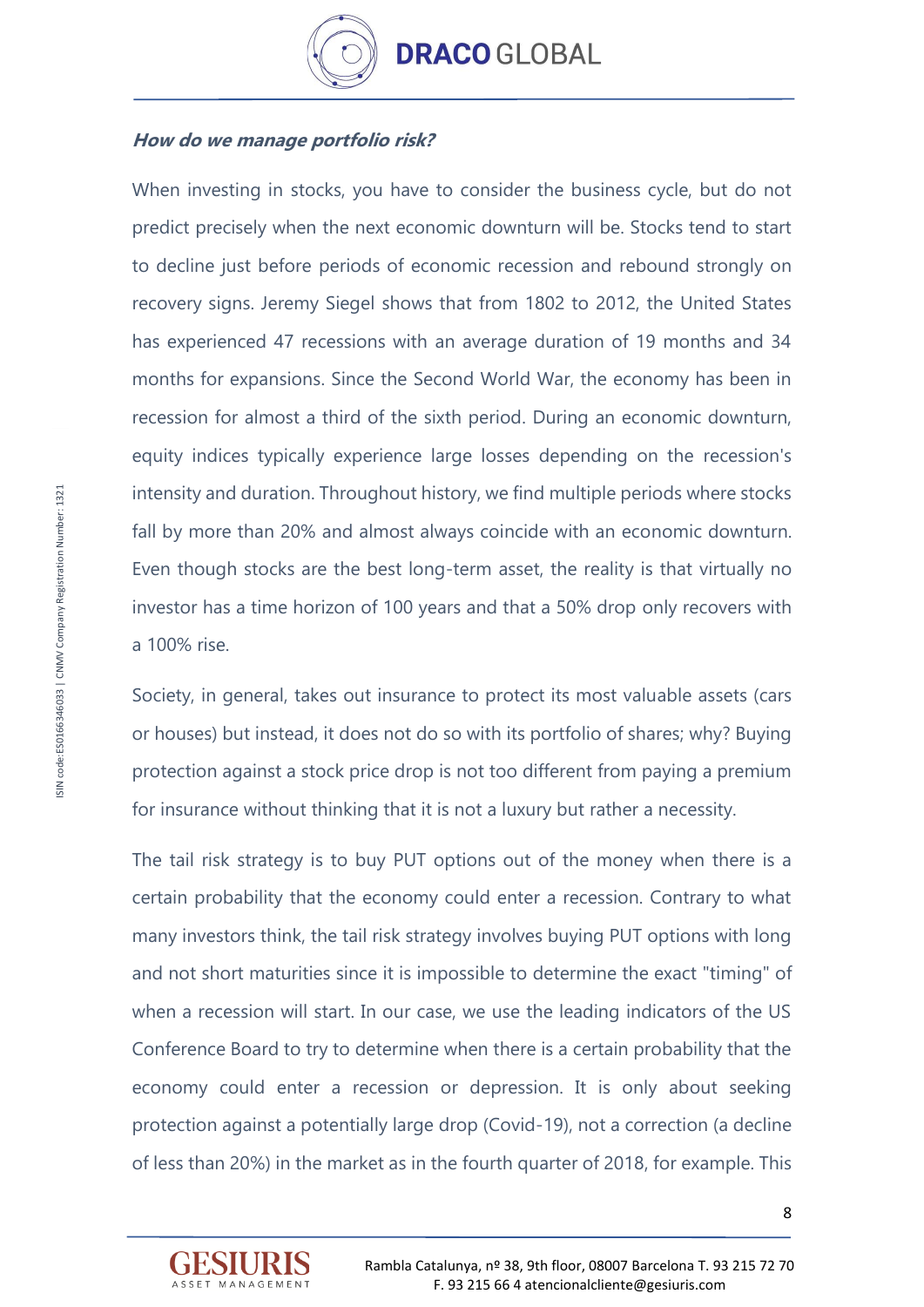

Option tail risk strategy results from a study and collaboration with an American company specializing in Tail Risk strategies. Some time ago, we bought a database with the price of all S&P 500 options since 1994, and we calculated all the possible combinations of expirations, strikes, and roll frequencies. Then we include our LEI leading indicator as a conditional on knowing when to activate the strategy and when not to. This strategy was successfully implemented in the Global Quality Edge Fund (the previous fund managed from 06/17 to 08/20) and allowed us to minimize losses to the equity portfolio due to the Covid-19 crisis. P 500 since 1994, and we calculate all possible combinations of expirations, strikes, and reel frequencies. Then we include our LEI leading indicator as a conditional on knowing when to activate the strategy and when not to. This strategy was successfully implemented in the Global Quality Edge Fund (the previous fund managed from 06/17 to 08/20) and allowed us to minimize losses to the equity portfolio due to the Covid-19 crisis. P 500 since 1994, and we calculate all possible combinations of expirations, strikes, and reel frequencies. Then we include our LEI leading indicator as a conditional on knowing when to activate the strategy and when not to. This strategy was successfully implemented in the Global Quality Edge Fund (the previous fund managed from 06/17 to 08/20) and allowed us to minimize losses to the equity portfolio due to the Covid-19 crisis.

## **Why also small businesses?**

Most of the large investment funds and hedge funds don't invest in small companies due to internal policy or liquidity. Still, it is good to remember that approximately 80% of the investible universe is micro caps and small caps stocks. Although, since the summer of 2018, large companies have presented a better relative performance, the same does not happen with a long-term perspective.

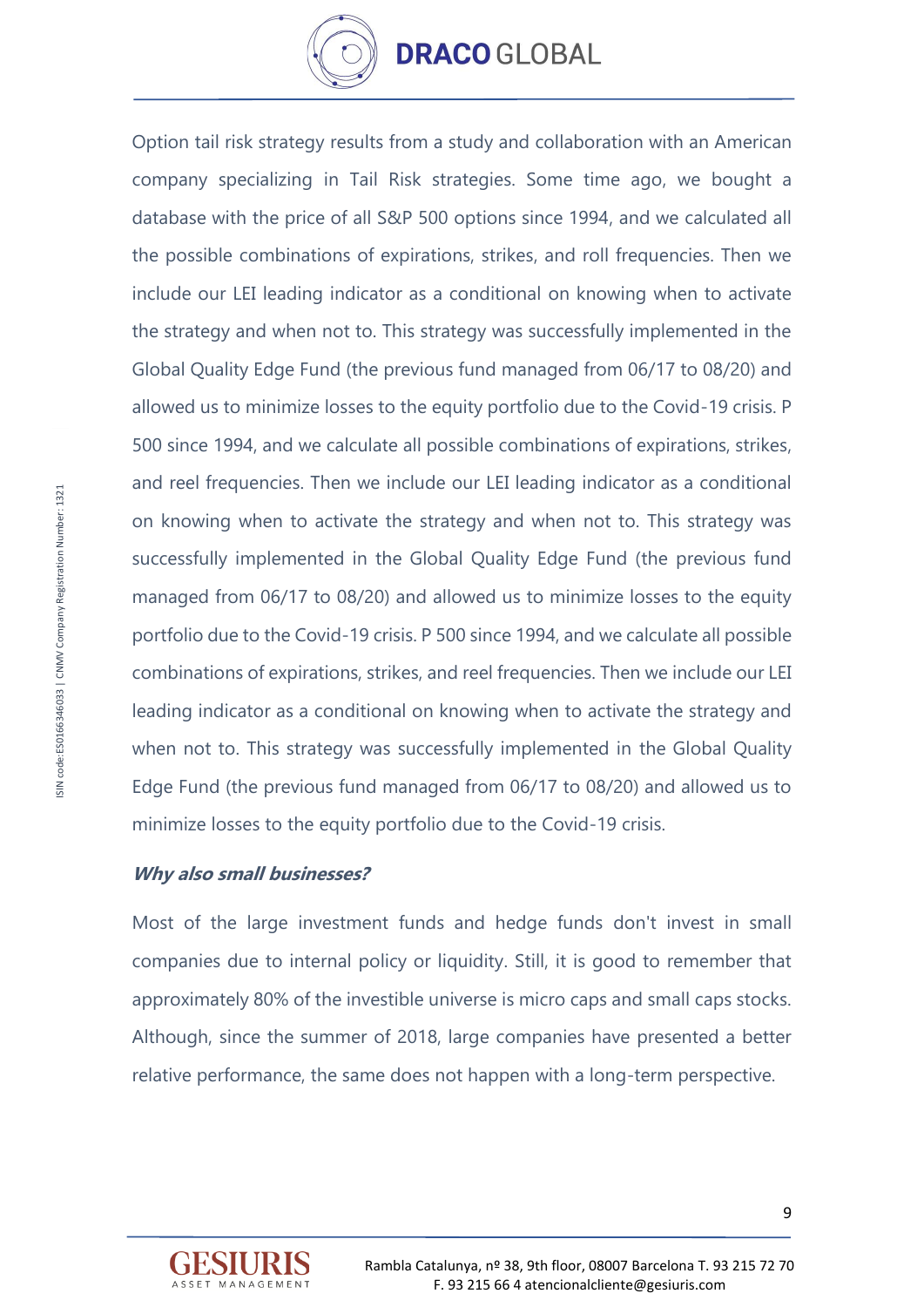



Graph 4: Relative performance of Russell 2000( small caps) vs. SPX 500.

We can find the best companies within the micro and small caps segment, thanks to our analysis and research process. If we look at companies' characteristics with a better stock market performance within the small caps segment, we will find many of our qualitative attributes (Alta Fox summer Project).

- 1. Companies with substantial competitive advantages in the form of the network effect, switching cost, and intangible assets.
- 2. Attractive sector structure and competitive environment.
- 3. Solid financial structure.
- 4. Acquisitions (M&A) can create shareholder value, contrary to the belief that most destroy it.
- 5. The valuation multiples are not the most relevant, although not paying more than 3x sales, 20x Ebitda, and 30x profits; offers average higher profitability in the long term.
- 6. The most attractive sectors are software, medical equipment, business services, social networks, specialized retail, video games and online casinos, fund managers, packaged food or beverages.

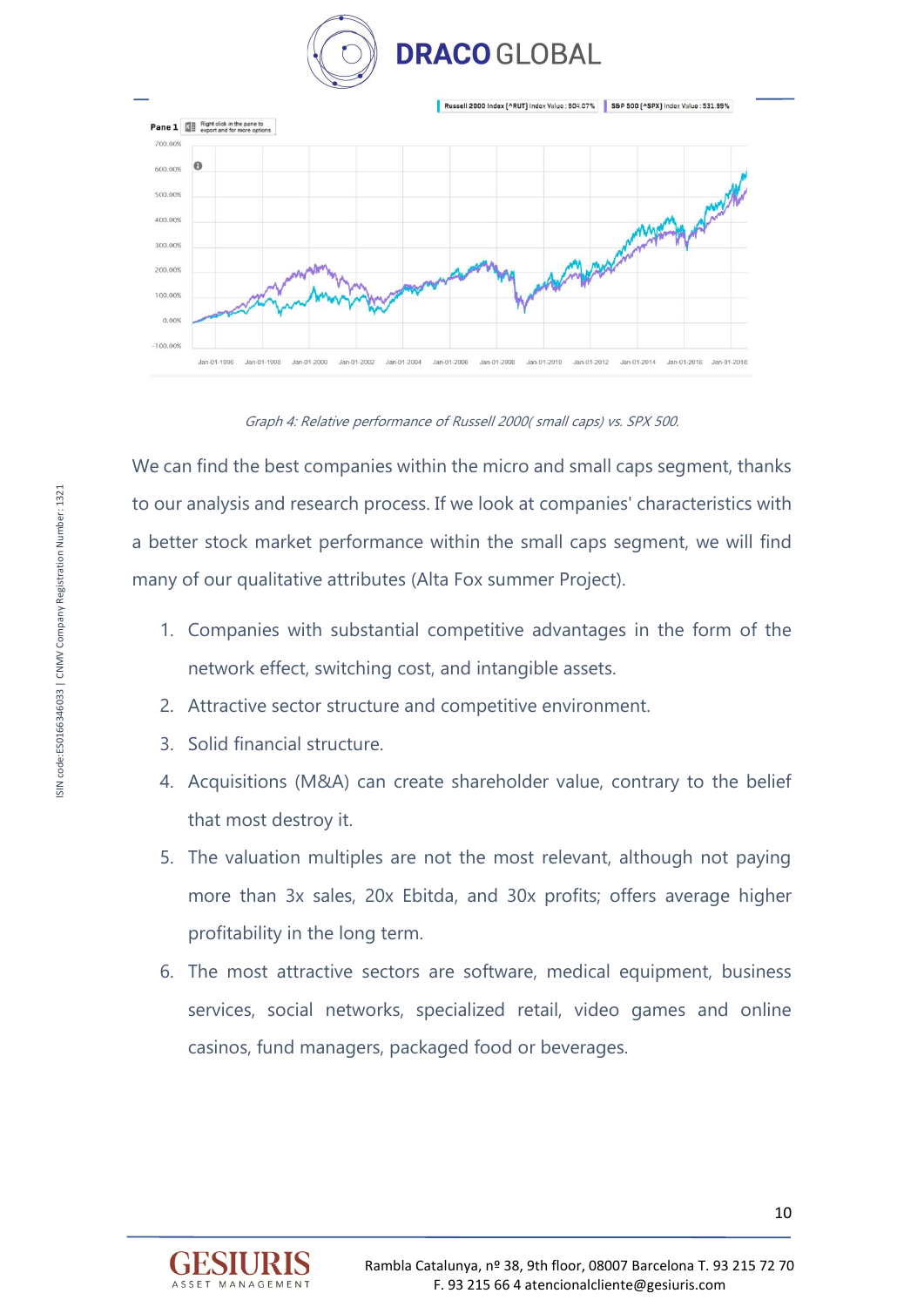

# **CURRENT PORTFOLIO.**

The first ten positions represent 52% of the equity portfolio and the first twenty more than 85%. The sales figure's geographical distribution is 60% USA, 25% Europe, Emerging 10%, and 5% Global. By size, 51% are small companies, and 49% are large companies. On average, 11 analysts follow our companies. The Split between Growth companies and value companies is 60% / 40%. The fund has a three-year upward potential of over 41% or an IRR for the same term of 11.8%.

The average ownership percentage of the portfolio is 55%, the average insider trading is higher than 26%, more than 45% of the companies in the portfolio are repurchasing their shares for an amount close to 10% of their market capitalization, and finally and more importantly, more than 70% of the portfolio companies have recurring income, with less sensitivity to the economic cycle.

The most relevant movements in the price of the third quarter (only September) have been:

- **+** POSITIVE: + 10.4% Water Intelligence inc. (PAYS), + 12.31% Ateme (ATEME), + 8.27% Grifols (GRF-P), + 6.34% Novo Nordisk and + 5.7% Micro Systematation.
- **-** NEGATIVES:-11.94% IEHC corp. (IEHC), -11.8% PaySign (PAYS), -10.70% FrontDoor (FTDR), -10.68% Facebook (FB) and -8.76% Amazon (AMZN).

We believe that there is a unique opportunity to do our research, especially in micro-cap or small-cap companies that are very little known and are not investible by most large funds and hedge funds. We travel the world, searching for the highest quality businesses at the lowest possible price, being indifferent to size. When we find them, we study them thoroughly and always talk to their managers.

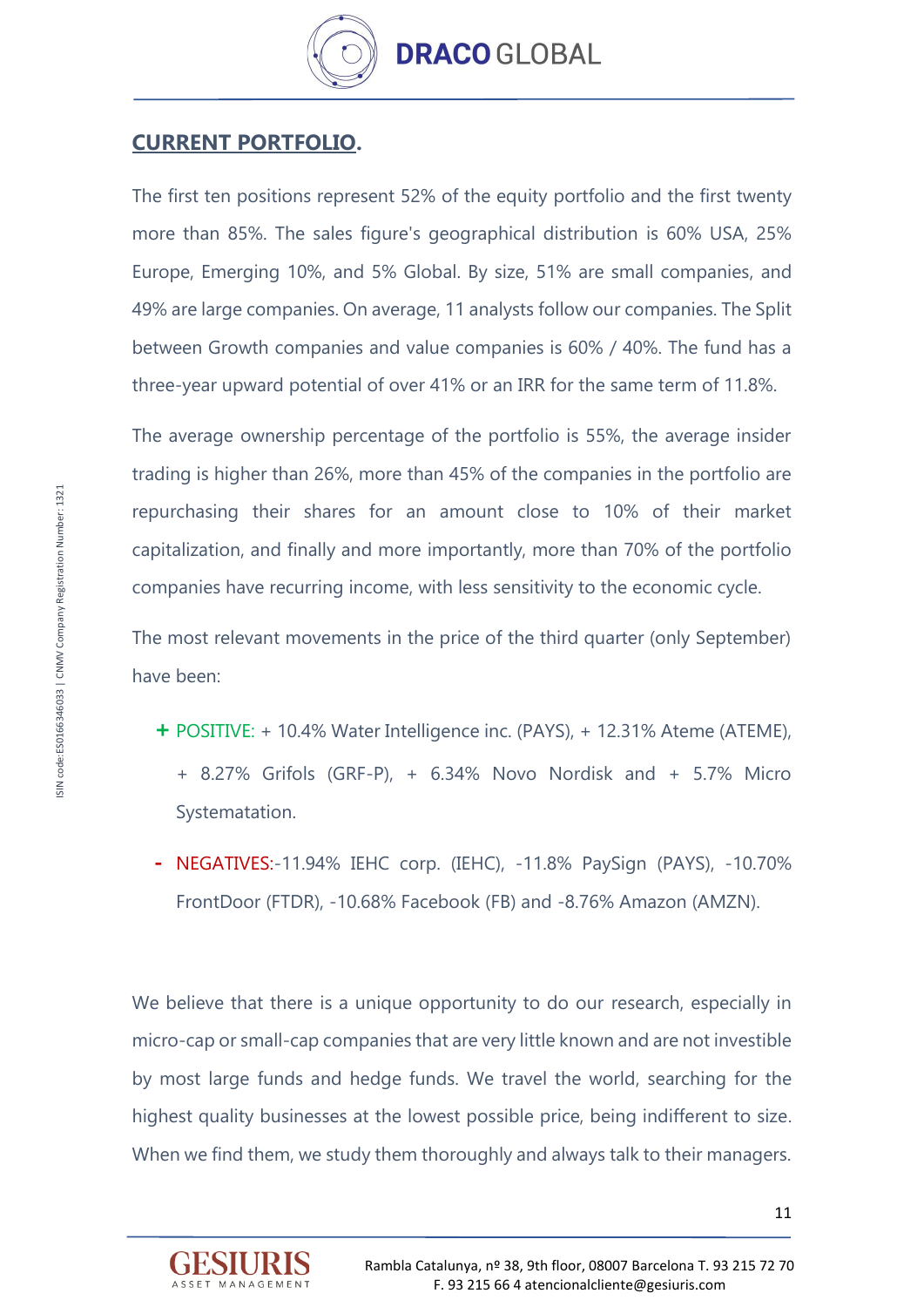

In the Research section of the documents section on the website ([http://www.dracoglobal.es/en\)](http://www.dracoglobal.es/en), you can find all the reports made so far

# ➢ **Investment thesis in Grifols class B (GRF-P) - 09/01/2020**

#### [Open link to the investment thesis](https://www.dracoglobal.es/en/wp-content/uploads/2020/09/Grifols-clase-B-_-Tesis-inversi%C3%B3n-ENG-1.pdf)

**Grifols**(GRF-P) offers an attractive investment opportunity with an appreciation potential of over 75%. GRF-P presents all the qualities that we like to find in a company: 1) Scalable business - growth potential in all its plasma proteins, 2) secular long-term growth trend - population aging, 3) attractive sector structure - oligopoly of four companies that control more than 80% of the market and 4) the lowest possible price - 16.5x our profit estimate to 2022e. We estimate a target price of 25 EUR for 2023, with more than 75% upside from the current price.

## ➢ **Investment thesis at Water Intelligence inc (WATR) - 09/23/2020**

#### [Open link to the investment thesis](https://www.dracoglobal.es/en/wp-content/uploads/2020/09/WaterIntelligence_Tesisinversi%C3%B3n.es_.en_.pdf)

**Water Intelligence (WATR)** is a US national leader (ALD) in detecting water leaks that trade in the UK market (60m GBP market cap). It operates in a highly fragmented market with broad possibilities of consolidation plus the reacquisition of franchises; it has high insider trading, low customer concentration, no debt, recurring business, technological leadership, and a strong secular long-term growth trend. WATR has grown at a CAGR on sales, gross profit, and earnings per share of  $+$  19.3%,  $+19.6$ %, and  $+$  20.5% in the last ten years. We estimate that WATR should be trading +100% above our average purchase price and +55% vs. the current price. In 2022e, we calculate an Ebitda exit multiple of 5.5x.